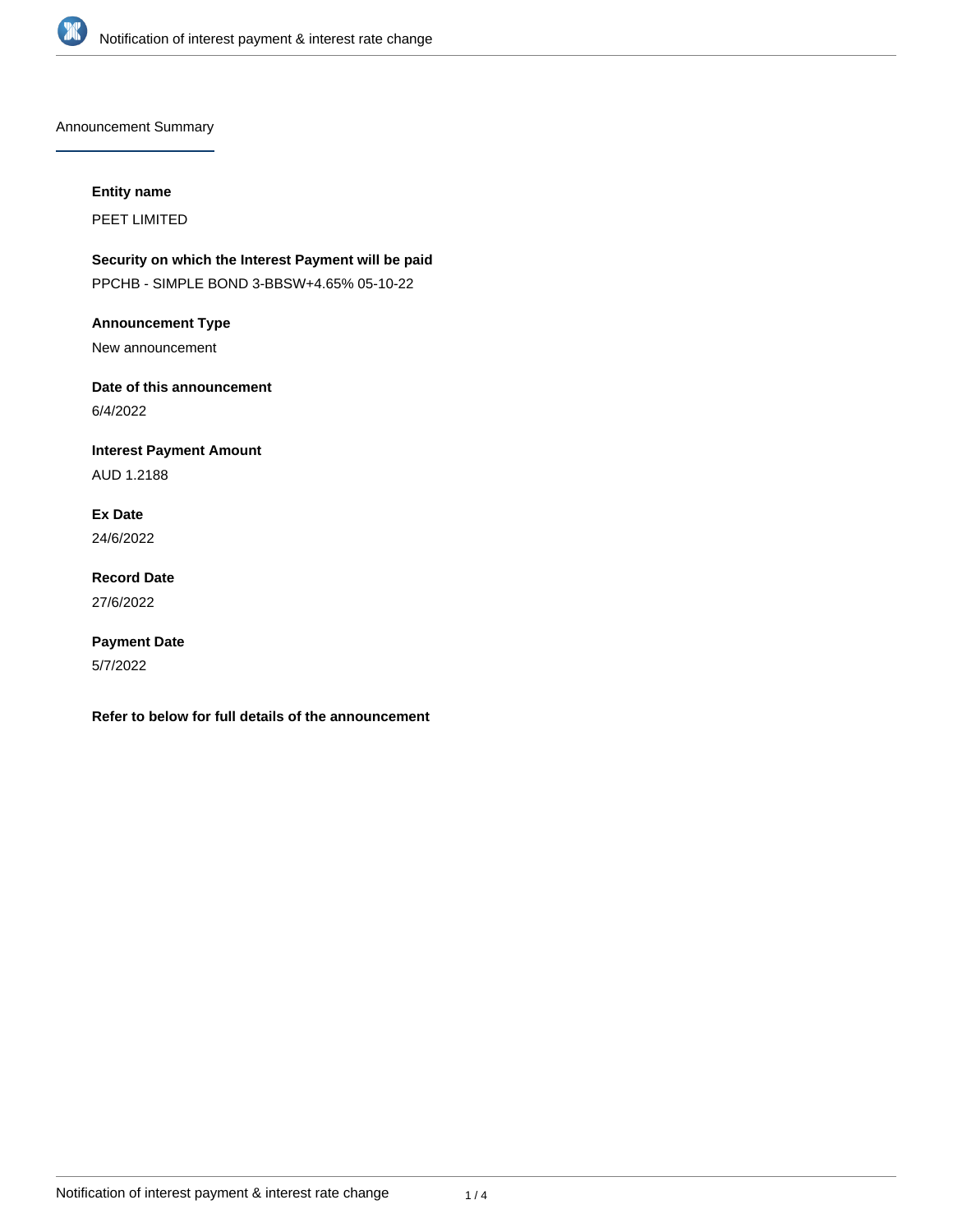

Announcement Details

Part 1 - Entity and announcement details

## **1.1 Name of +Entity**

PEET LIMITED

**1.2 Registered Number Type** ABN

**Registration Number**

56008665834

# **1.3 ASX issuer code**

PPC

#### **1.4 The announcement is** New announcement

**1.5 Date of this announcement** 6/4/2022

**1.6 ASX +Security Code for Interest Payment** PPCHB

**ASX +Security Description** SIMPLE BOND 3-BBSW+4.65% 05-10-22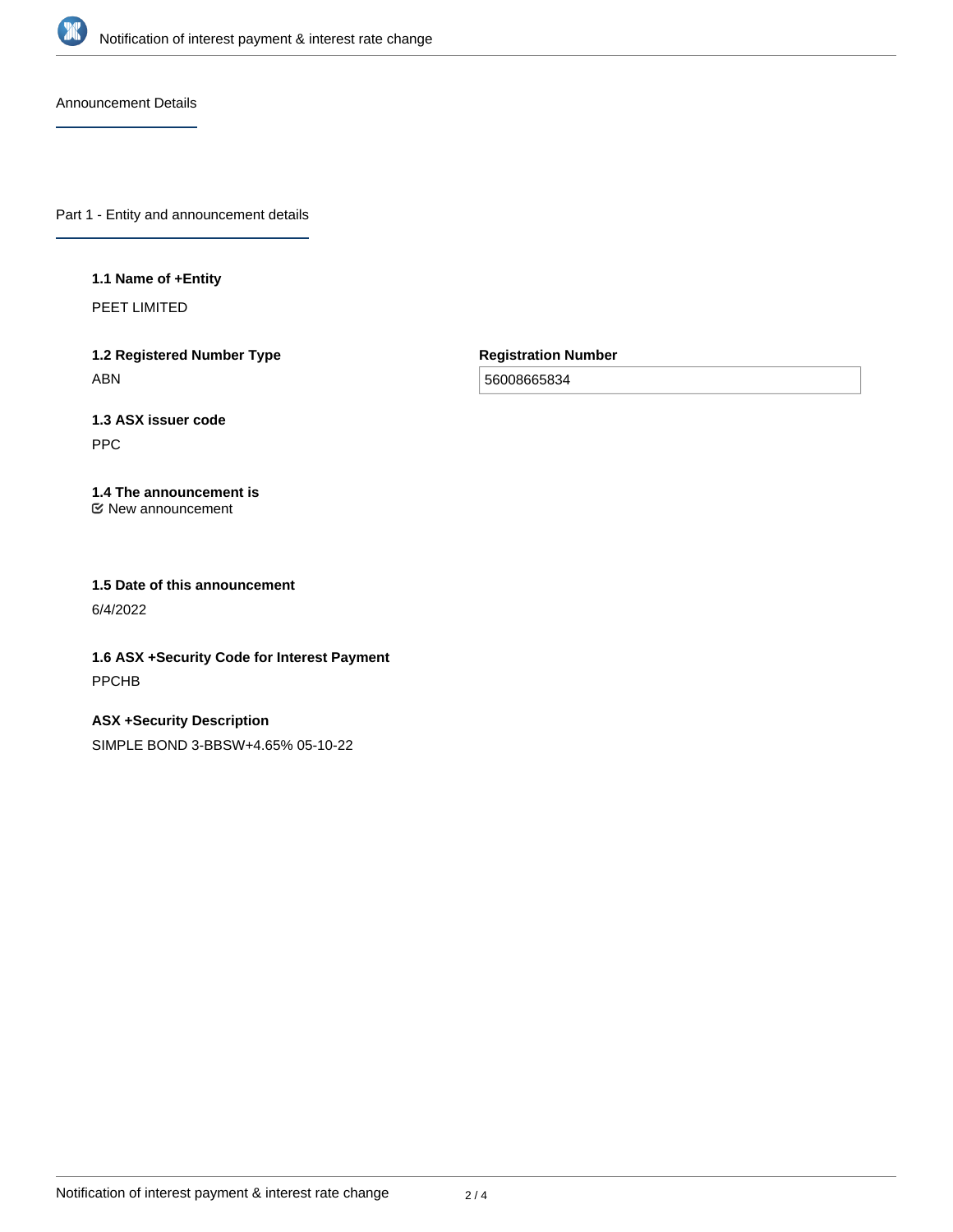

Part 2A - Interest period dates and interest payment details

| 2A.1 Payment date                                              | 2A.2 + Record Date                                                                         |
|----------------------------------------------------------------|--------------------------------------------------------------------------------------------|
| 5/7/2022                                                       | 27/6/2022                                                                                  |
| 2A.3 Ex-Date                                                   | 2A.4 First day of payment period                                                           |
| 24/6/2022                                                      | 5/4/2022                                                                                   |
| 2A.5 Last day of payment period                                | 2A.6 Number of days in the payment period                                                  |
| 4/7/2022                                                       | 91                                                                                         |
| 2A.7 Interest rate expressed as a per annum rate<br>4.888400 % | 2A.8 Interest rate pro-rated for the number of days in the<br>payment period<br>1.218800 % |
| 2A.9 Currency in which the interest payment is made            |                                                                                            |

# **("primary currency")**

AUD - Australian Dollar

## **2A.10 Interest payment amount per +security**

AUD 1.21880000

## **2A.10(i) Comment on how the interest payment amount per security is calculated**

Interest = Interest Rate x Face Value x Day Count Fraction

**2A.11 Are any of the below approvals required for the interest payment before business day 0 of the timetable?**

- **•** Security holder approval
- **Court approval**
- **Lodgement of court order with +ASIC**
- **ACCC approval**
- **FIRB approval**
- **Another approval/condition external to the entity required before business day 0 of the timetable for the interest payment.**

No

**2A.12 Is the interest payment franked?** No

**2A.13 Is the interest payment payable in the form of +securities rather than cash?** No

**2A.14 Does the entity have arrangements relating to currency in which the interest payment is paid to security holders that it wishes to disclose to the market?** No

**2A.15 Is there a principal amount payment component payable?** No